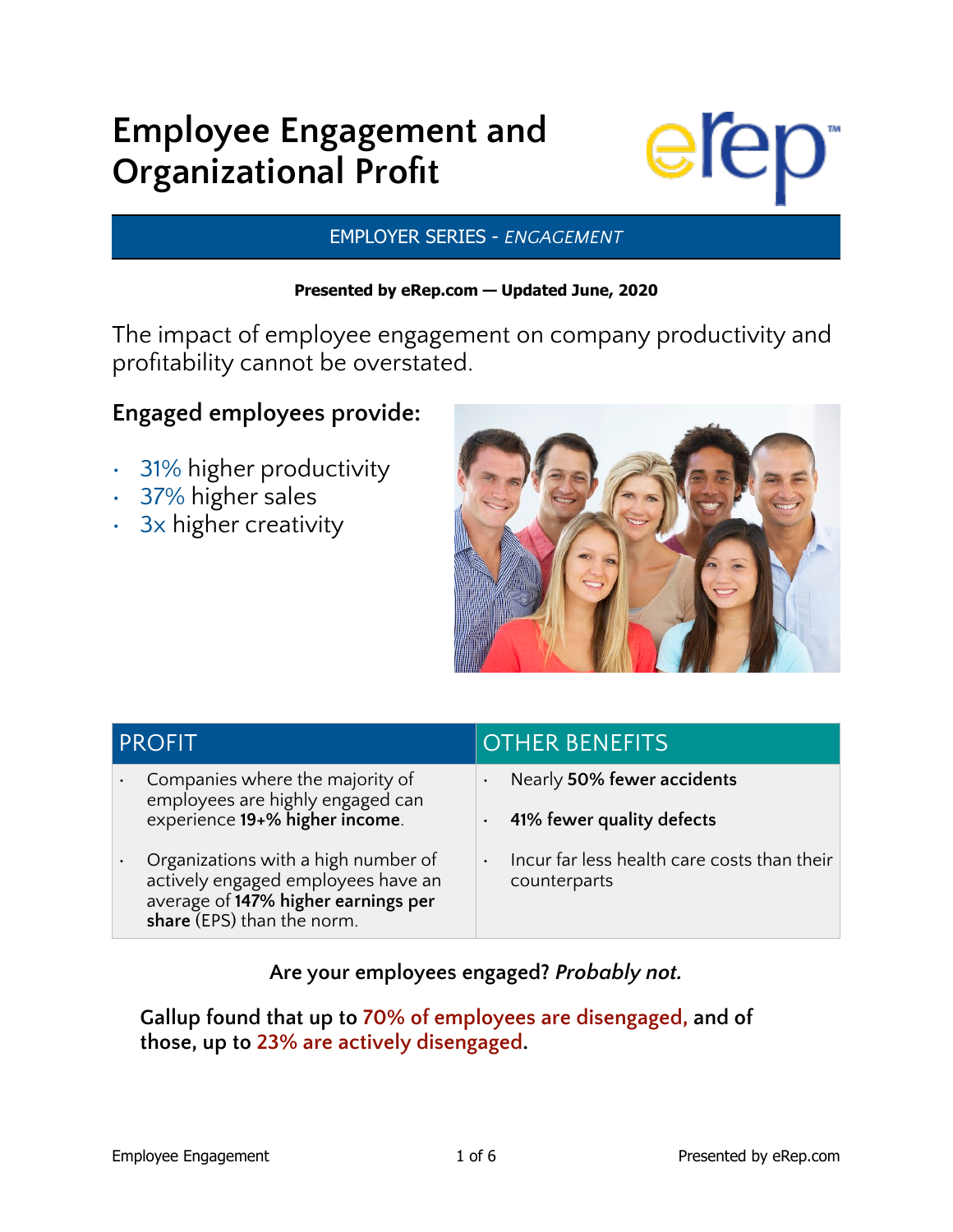# What is an Engaged Employee?

#### *What does it mean to be engaged?*

There are three ways to describe how an employee feels about their job, lying somewhere on a spectrum:



An engaged employee is motivated to do their best work because they are connected to it and aligned with its tasks and responsibilities at a fundamental level.

A disengaged employee, on the other hand, shows up and puts in the hours but would rather be doing something else.

**A Monster.com survey found that up to 64% of workers do this one thing every second of the work day:**

### *Think about another job.*

An actively disengaged employee takes steps, either consciously or unconsciously, to weaken their performance or the performance of those around them.

### Engagement and Psychometric **Assessments**

In order to be truly effective and engaged within their role, each employee must have the psychometric profile that aligns with their role's specific tasks and responsibilities.

If someone is highly creative, they should work in a role where the bulk of their time is spent exercising their creativity. If you put them in a tedious role calculating rows of columns and numbers all day, they would likely become actively disengaged in short order.

Psychometric assessments like the **Core Values Index** measure the DNA of the individual's personality. It characterizes the human operating system in an objective way.



*Fig. 1: A Core Values Index quadrant graph*

These psychometric assessment results can be used to determine the strengths of an individual, not in terms of training or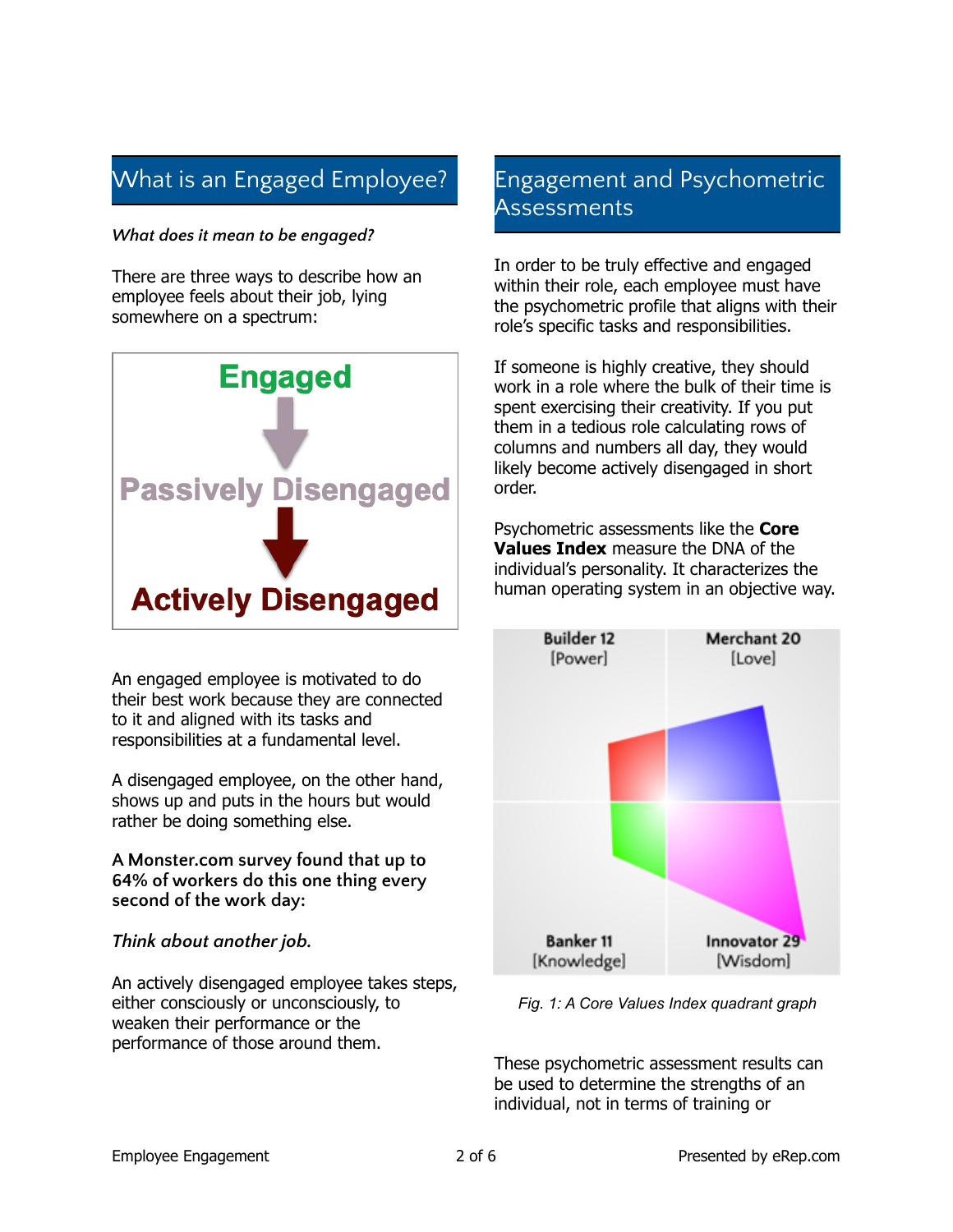experience, but from a perspective of desire, hardwiring and aptitude.

Does the individual have a personality hardwired to lead others? Do they thrive when solving problems and finding solutions to challenges? Some individuals love to gather and share knowledge, enjoying the more tedious and detail-oriented aspects of their job. Still others excel at engaging with people and bringing groups to consensus, pulling together toward common goals.

The use of psychometric assessment results for candidates and existing employees can be used to define fit to roles using a similar objective scoring system. Evaluate the role, then evaluate the candidates who apply, using the same metrics. This 'right person in the right seat' strategy is extremely effective at ensuring new hires and existing employees alike are fully engaged and contributing at their highest potential.

### Can Engagement be Measured?

The best way to measure employee engagement is through a pair of tools, one that allows employees to self-report their subjective happiness in key categories, and another to objectively measure performance.

One of the best employee self-assessment tools available is **Happiness Index** by eRep.



Unlike other employment engagement tools, Happiness Index results are calibrated to the employee's specific Core Values Index profile.

This works by weighting the results based on what matters most to the individual. If someone is very detail oriented, their answers to questions pertaining to having access to proper tools and processes will have more weight than it might to someone with a different personality profile.

Even though Happiness Index results are calibrated to the individual, all results use the same 0-100% scale for easy comparison between individuals, teams, or even across the entire organization.



Performance can be measured using a powerful tool from eRep called **Performance Fuel**. This system gets rid of annual performance evaluations — a wornout tradition that is loathed by both workers and supervisors alike — and instead measures employee performance on an ongoing basis.

Individuals choose their top three objectives to be completed on a cadence set by their employer: weekly, bi-weekly, or monthly. Each objective has a specific and measurable outcome, and all objective results are converted to a 0-100% completion scale.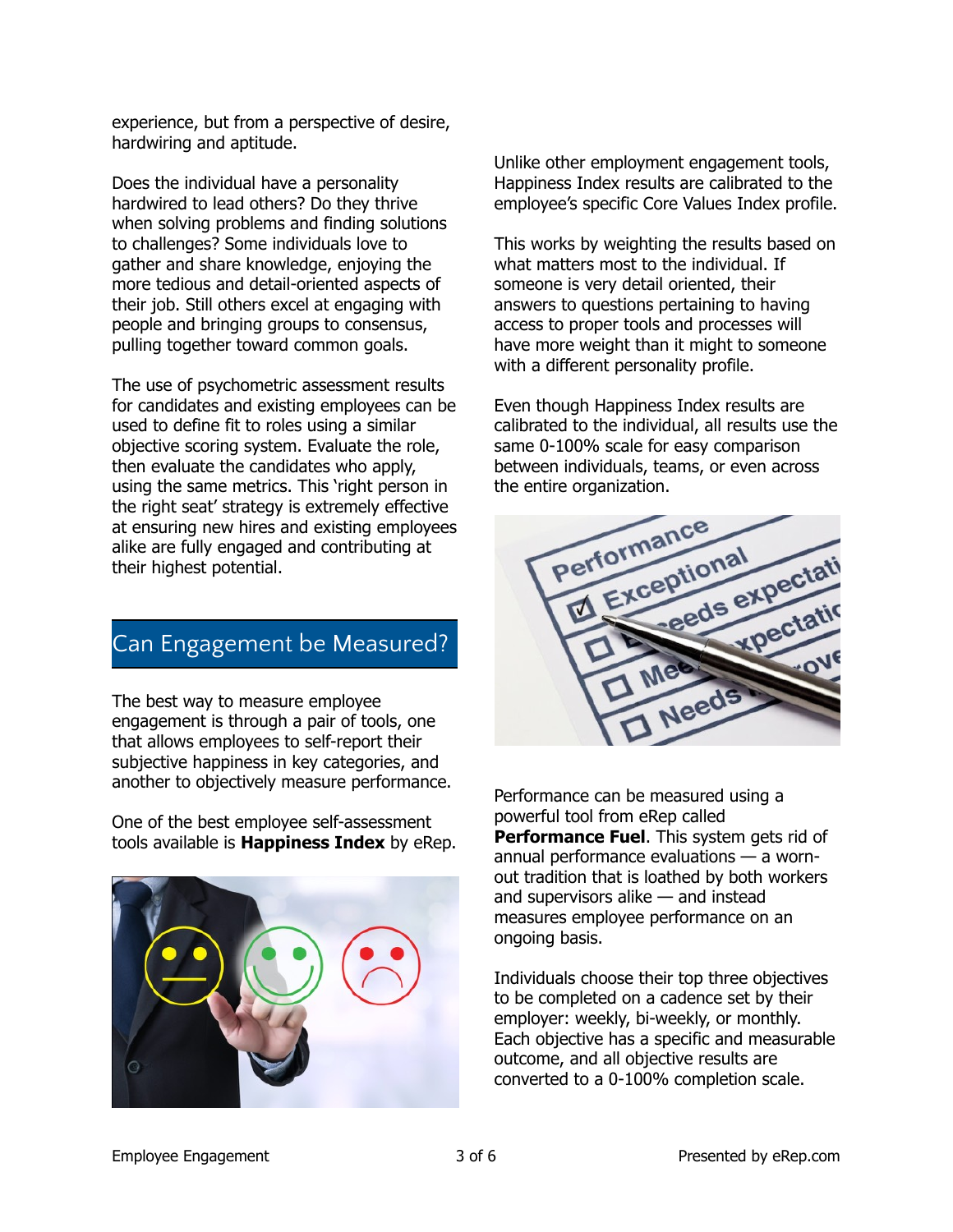This measurement system is both flexible and consistent, providing organizational and team leaders a standard that is easy to use.

By combining the subjective self-assessment data of Happiness Index with the objective and ongoing performance metrics of Performance Fuel, employee engagement can be measured and tracked in near real time.

Happy employees report higher scores on their Happiness Index self-assessments, and engaged employees perform higher on their objective Performance Fuel reports.

All of this data is fed into a set of reports that makes engagement measurement easy yet powerful to track and manage across the entire organization.

### Ensuring Engagement Before the Hire

Everything begins at the hire. If you put the right person in the right seat, you're starting with a huge advantage.

Employees hired with a 'high recommendation' psychometric fit to a role experience two key benefits:

- Up to 200% higher productivity
- 50% or lower turn-over

Make a bad hire, however, and the negative impact can be substantial.

#### *Disengaged employees can cost up to 3x their annual salary in lost productivity.*

The alignment between role and candidate requires objective data that can only be obtained through the use of psychometric profiling. Both the candidates and role must be assessed using a common scoring system.

Candidates who are psychometrically matched to the tasks and responsibilities of the role are then selected for further screening: resumes, references, and then interviews.

Be sure to read our white paper: "**Using Psychometric Assessments Before, During, and After the Hire**" for an excellent resource on using psychometric assessments to find high role alignment between candidates and available roles.

# After the Hire

Once you have hired a candidate that has a highly recommended match between their psychometric profile and the profile of the role, the next step is to implement the right formula to ensure full engagement.

#### **[Visit erep.com/employers/](http://erep.com/employers/performance-fuel/) [performance-fuel/](http://erep.com/employers/performance-fuel/) for more information on the Performance Fuel Formula for Success.**

Employees need three things to be successful in their role:

- Clarity
- Purpose
- Feedback

This performance fuel formula will ensure the employee has what they need to succeed at their highest and best.

**Clarity** ensures the employee knows what they are to achieve without ambiguity.

**Purpose** means they know that what they are doing matters and will be appreciated.

**Feedback** is what ties clarity and purpose together, making sure the individual gets the honest, helpful, and targeted information they need  $-$  when they need it  $-$  to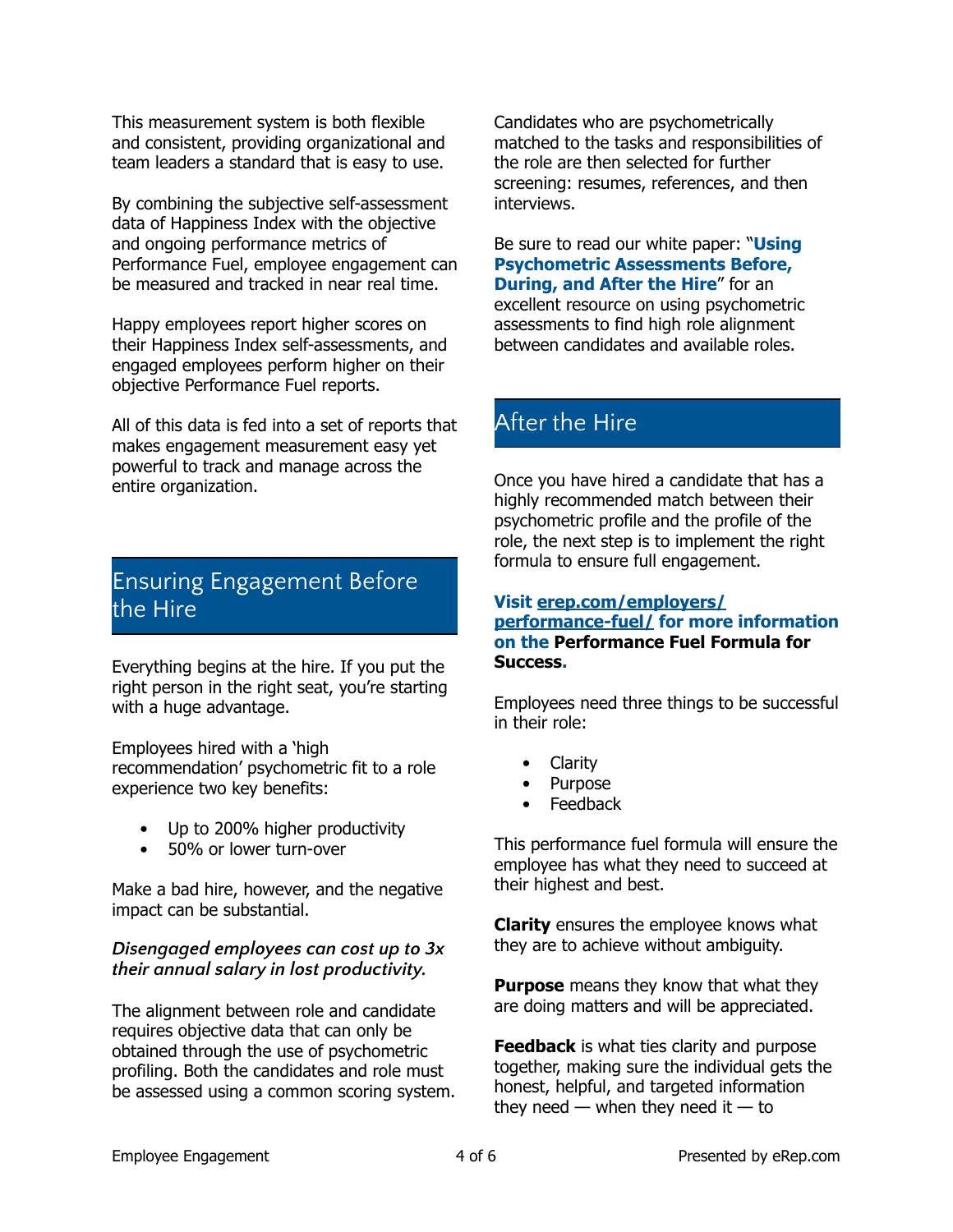succeed. In fact, this is so important, it would be more accurate to refer to it as **feedforward**.

# Do Engaged Employees Really Improve Profit?

Unequivocally, **yes**.

Engaged employees are more productive, happier, and have higher enthusiasm. Because they have a sense of purpose, they are more dedicated to the mission on a macro scale. Because they have clarity, they are fully in tune with their specific tasks and responsibilities.

#### **Engaged employees have 50% or lower turnover.**

This has tremendous cost savings, as it can **cost up to 3x the the role's annual salary in lost productivity** every time an employee leaves and must be replaced.

Engaged employees also generate higher revenue. As we noted at the top of this white paper, they generate on average 37% higher sales. Those who work directly in a sales function have an even higher impact on revenue.

# What if an Employee isn't Engaged

If you determine that an employee is disengaged through Happiness Index, Performance Fuel, or some other objective measurement tool, there are options.

You can change the tasks and responsibilities of the role to match the profile of the

individual. This isn't always feasible, but sometimes it is the least-effort option.

You can shift the person to another role within your organization that matches their psychometric profile. To do this, you must assess the profile data for each role using a quality assessment tool, such as eRep's **Top Performer Profile**, and then evaluate your team's overall fit. Use a TPP grid to view this fit matrix with ease.



*Fig. 2: TPP Grid*

### **Summary**

This white paper describes the positive and negative impact employee engagement has on productivity and profitability within an organization.

Candidates likely to be engaged in their role can be selected through the use of psychometric assessments before the hire.

Engagement levels of existing employees can be measured through tools such as eRep's Happiness Index and Performance Fuel.

Existing team engagement can be optimized through the use of Top Performer Profiles and TPP grids, showing alignment of each employee to their role and to other roles within the organization.